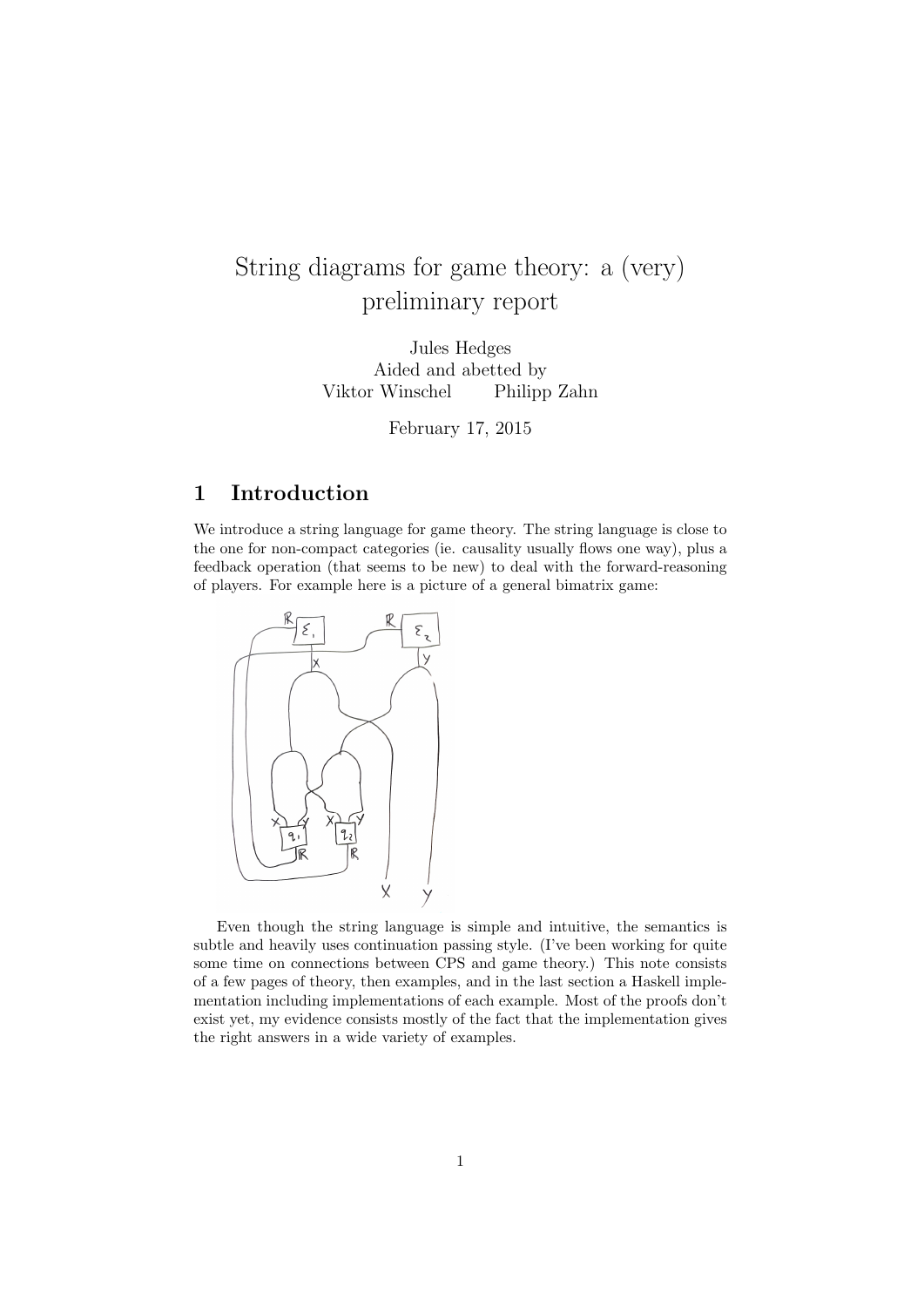#### 2 Background definitions

Fix a cartesian closed category  $\mathcal C$  that contains everything convenient, eg. finite sets of moves, real numbers. Later we also fix a strong monad on  $\mathcal C$  to represent side effects in the game, eg. probability distributions of finite support, probabilistic state transformers.

For the theoretical sections we work only with pure strategies, for simplicity. To see the definitions for games with side effects, look at the code.

#### 3 Pregames

**Definition 1.** A pregame  $G = (A, R, \mathbb{P}, \mathbb{E}) : X \to Y$  consists of:

- Types  $X, Y$  of histories, plays
- Types A, R of strategies, outcomes
- A play function  $\mathbb{P}: A \to X \to Y$
- An equilibrium relation  $\mathbb{E}: A \times ((X \to Y) \to R) \to \mathbb{B}$

A game  $X \to Y$  is a pregame  $(A, 1, \mathbb{P}, \mathbb{E}) : X \to Y$ , ie. the outcomes have been 'closed off'. (So a pregame is a sort of 'open game' as in open/closed formulas in formal languages). In this case we have  $((X \to Y) \to R) \cong 1$  and so the equilibrium relation  $E$  is a unary relation on strategies. A *computation* is a game  $(1, 1, \mathbb{P}, *) : X \to Y$ , ie. it is a game with no strategic content, in which additionally the unique strategy  $* : 1$  is an equilibrium. We can lift any function  $f: X \to Y$  to a computation  $f: X \to Y$  by setting  $\mathbb{P}^* = f$ .

The deeply magical part here is the type  $(X \to Y) \to R$ , which is a sort of continuation. This is what makes the whole thing work.

In string diagrams we draw a pregame as a box with the wires  $X$  and  $Y$  at the top and bottom (so time flows downwards), and  $R$  going sideways. The  $R$ is what makes this interestingly different to usual string diagrams.

#### 4 Decision problems

Other than computations, our basic pregames are decision problems. These are defined by relations  $\varepsilon : (X \to Y) \times ((X \to Y) \to R) \to \mathbb{B}$  which specify when a player is happy with a strategy  $X \to Y$  (mapping observations to choices) in a strategic context that maps every strategy to an outcome. For example, when  $(R, \leq)$  is totally ordered, we can set

$$
f \varepsilon k \iff kf = \max_{f'} kf'
$$

(These relations started life as selection functions  $\varepsilon : (Y \to R) \to Y$ , and have been generalised beyond all recognition. First they became multivalued  $(Y \to R) \to Y \to \mathbb{B}$ , and then they became relativised to the history X.)

We can consider a decision problem  $\varepsilon : (X \to Y) \times ((X \to Y) \to R) \to \mathbb{B}$  as a pregame  $\overline{\varepsilon}: X \to Y$  by defining

•  $A_{\overline{z}} = X \rightarrow Y$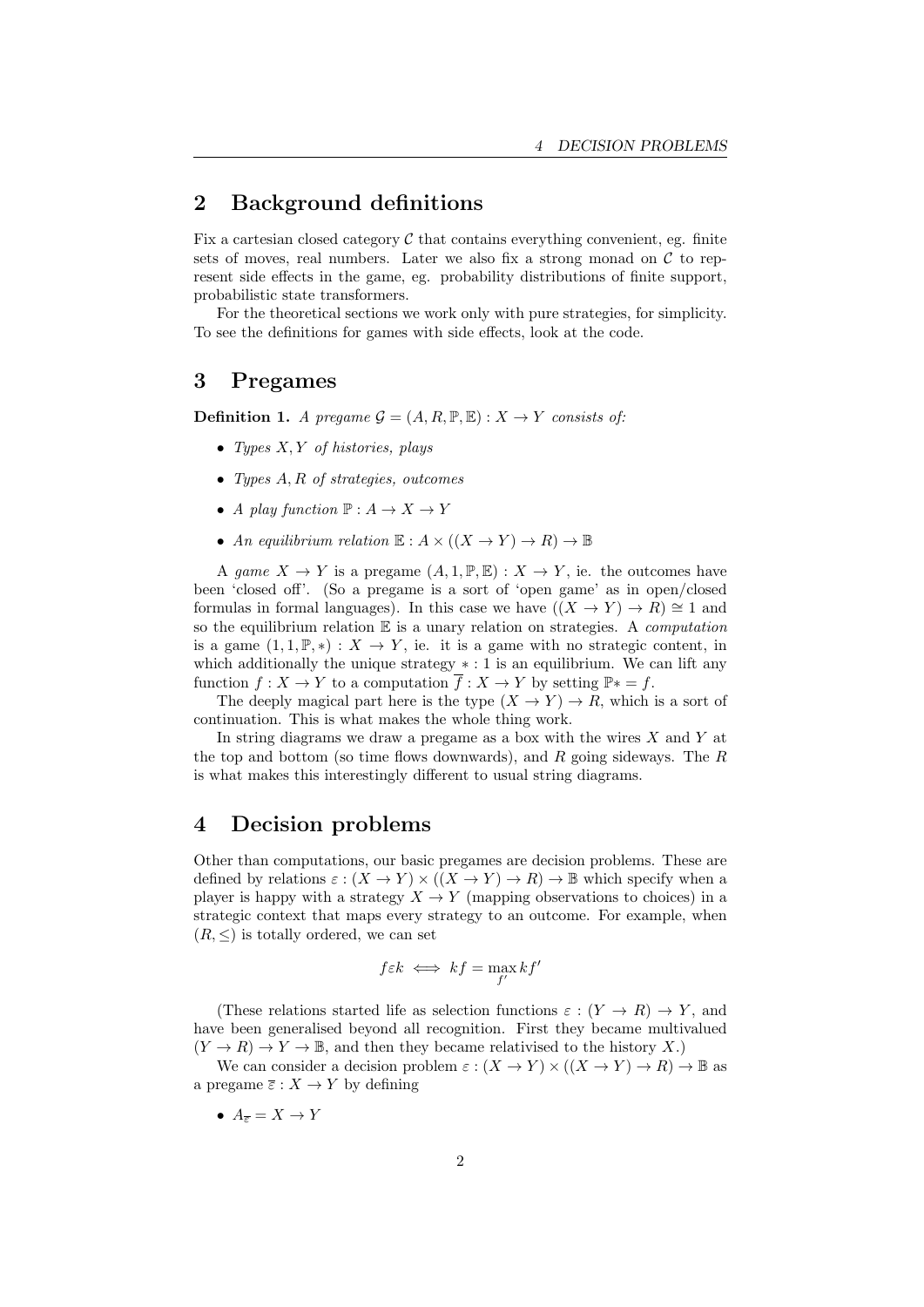- $R_{\overline{e}} = R$
- $\mathbb{P}_{\overline{\epsilon}} f x = f x$
- $\mathbb{E}_{\overline{\varepsilon}} = \varepsilon$

#### 5 Category structure

Given  $\mathcal{G}: X \to Y$  and  $\mathcal{H}: Y \to Z$  we define  $\mathcal{H} \circ \mathcal{G}: X \to Z$  such that

- $A_{H \circ G} = A_G \times A_H$
- $R_{\mathcal{H} \circ \mathcal{G}} = R_{\mathcal{G}} \times R_{\mathcal{H}}$
- $\mathbb{P}_{\mathcal{H}\circ\mathcal{G}}(a,b) = \mathbb{P}_{\mathcal{H}}b \circ \mathbb{P}_{\mathcal{G}}a$
- $(a, b) \mathbb{E}_{\mathcal{H} \circ G} k \iff a \mathbb{E}_{G} k_1 \wedge b \mathbb{E}_{\mathcal{H}} k_2$  where

$$
k_1 = \lambda(f: X \to Y). \pi_1(k(\mathbb{P}_H b \circ f))
$$

$$
k_2 = \lambda(f:Y \to Z).\pi_2(k(f \circ \mathbb{P}_{\mathcal{G}}a))
$$

(as a hint to mental type checking, we have  $k : (X \to Z) \to R \times S$ ).

**Theorem 1.** There is a category  $C$  in which objects are types, and morphisms are pregames. The composition is  $\circ$  and the identity is  $\overline{id}$ .

*Proof.* Left unit: Take  $\mathcal{G}: X \to Y$  and consider  $\mathcal{G} \circ \overline{\text{id}_X} : X \to Y$ . Up to natural isomorphism we have

- $\bullet$   $A_{\mathcal{G}\circ\overline{\mathrm{id}_{X}}} = A_{\mathcal{G}} \times 1 = A_{\mathcal{G}}$
- Similarly  $R_{\mathcal{G}\circ\overline{\text{id}_X}} = R_{\mathcal{G}}$
- $\mathbb{P}_{\mathcal{G}\circ\overline{\text{id}_X}} ax = \mathbb{P}_{\mathcal{G}}a(\mathbb{P}_{\overline{\text{id}_X}} * x) = \mathbb{P}_{\mathcal{G}}a(\text{id}_X x) = \mathbb{P}_{\mathcal{G}}ax$
- $a\mathbb{E}_{\mathcal{G}\circ\overline{\text{id}_X}}k \iff a\mathbb{E}_{\mathcal{G}}k_2$  where

$$
k_2 = \lambda(f: X \to Y).k(f \circ \mathbb{P}_{\overline{\text{id}_X}}*) = k
$$

Right unit: symmetric.

Associativity: Take  $\mathcal{G}: X \to Y, \mathcal{H}: Y \to Z$  and  $\mathcal{I}: Z \to W$ . The only condition that really needs checking is the one for E. Up to natural transformation both ways of bracketing give

$$
(a, b, c) \mathbb{E}_{\mathcal{I} \circ \mathcal{H} \circ \mathcal{G}} k \iff a \mathbb{E}_{\mathcal{G}} k_1 \wedge b \mathbb{E}_{\mathcal{H}} k_2 \wedge c \mathbb{E}_{\mathcal{I}} k_3
$$

(where  $k : (X \to W) \to R \times S \times T$ ) where

$$
k_1 = \lambda(f: X \to Y). \pi_1(k(\mathbb{P}_{\mathcal{I}}c \circ \mathbb{P}_{\mathcal{H}}b \circ f))
$$
  
\n
$$
k_2 = \lambda(f: Y \to Z). \pi_2(k(\mathbb{P}_{\mathcal{I}}c \circ f \circ \mathbb{P}_{\mathcal{G}}a))
$$
  
\n
$$
k_3 = \lambda(f: Z \to W). \pi_3(k(f \circ \mathbb{P}_{\mathcal{H}}b \circ \mathbb{P}_{\mathcal{G}}a))
$$

 $\Box$ 

Game-theoretically this categorical composition is a strange thing, like a sequential composition in which the first player has been 'forgotten' (or 'cut' in logic...). We can get back a game-theoretically sensible sequential composition using categorical composition together with copying (the comonoid structure in the next section). (See example 5.) This is 'splitting the atom of game theory', decomposing sequential composition into something more primitive.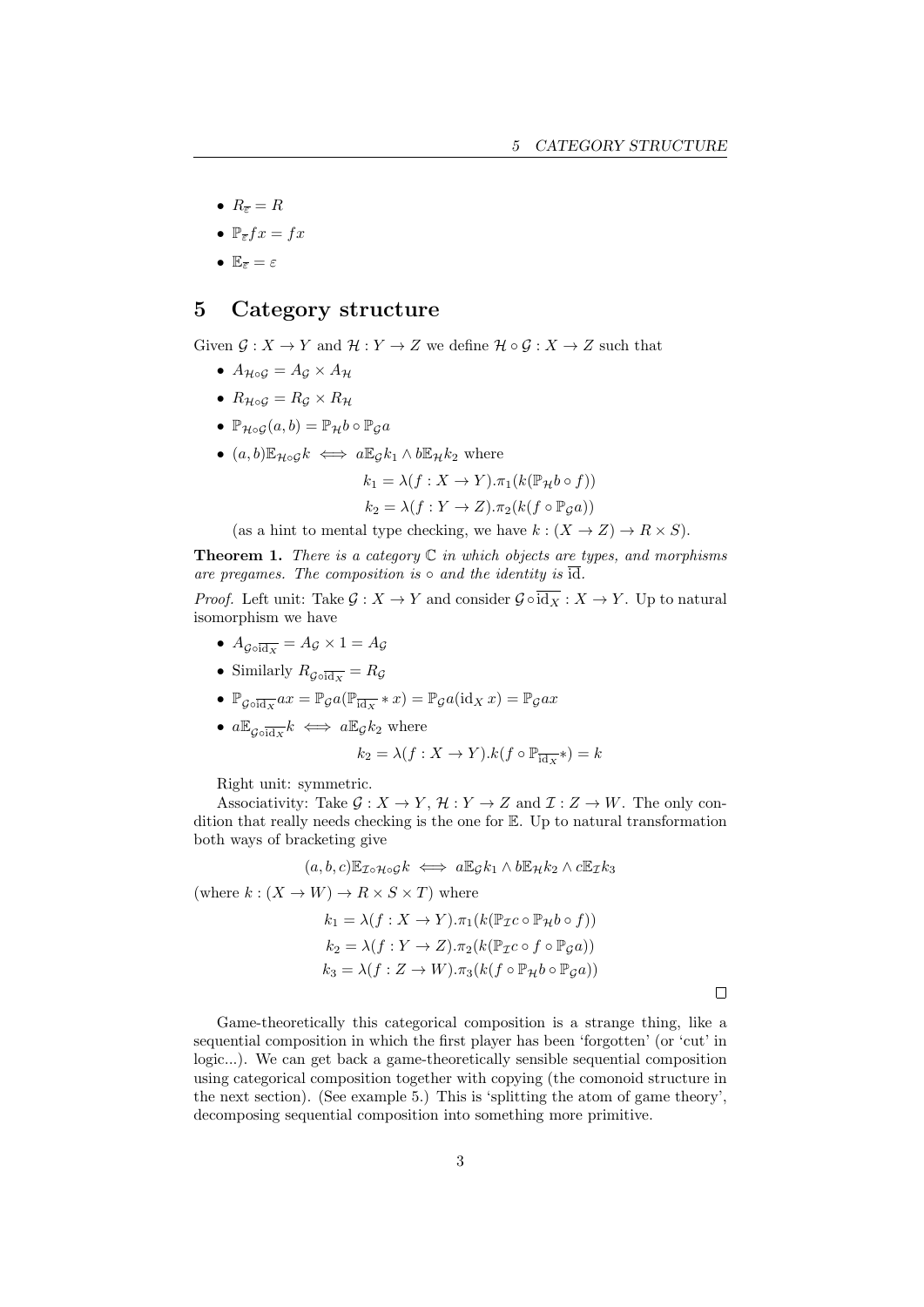#### 6 Tensor and comonoid structure

Just as categorical composition gives a primitive version of sequential games, the monoidal structure gives a primitive version of simultaneous games.

Given games  $\mathcal{G}: X_1 \to Y_1$  and  $\mathcal{H}: X_2 \to Y_2$  we define  $\mathcal{G} \otimes \mathcal{H}: X_1 \times X_2 \to Y_2$  $Y_1 \times Y_2$  by

- $A_{\mathcal{G}\otimes\mathcal{H}}=A_{\mathcal{G}}\times A_{\mathcal{H}}$
- $R_{\mathcal{G}\otimes\mathcal{H}}=R_{\mathcal{G}}\times R_{\mathcal{H}}$
- $\mathbb{P}_{\mathcal{G}\otimes\mathcal{H}}(a,b)(x_1,x_2)=(\mathbb{P}_{\mathcal{G}}ax_1,\mathbb{P}_{\mathcal{H}}bx_2)$
- $(a, b) \mathbb{E}_{\mathcal{G} \otimes \mathcal{H}} k \iff a \mathbb{E}_{\mathcal{G}} k_1 \wedge b \mathbb{E}_{\mathcal{H}} k_2$  (where  $k : (X_1 \times X_2 \to Y_1 \times Y_2) \to R \times S$ ) where

$$
k_1 = \lambda(f: X_1 \to Y_1). \pi_1(k\lambda((x_1, x_2): X_1 \times X_2). (fx_1, \mathbb{P}_H bx_2))
$$
  

$$
k_2 = \lambda(f: X_2 \to Y_2). \pi_2(k\lambda((x_1, x_2): X_1 \times X_2). (\mathbb{P}_G ax_1, fx_2))
$$

**Theorem 2** (:: Maybe Theorem).  $(\mathbb{C}, \otimes, 1)$  is a symmetric monoidal closed category. Or maybe a closed Freyd category. The important question is, what are the valid operations on string diagrams? We probably get different answers depending on whether side-effects are coming from a commutative or noncommutative monad.

For every type X we also have copying and deleting computations  $\Delta: X \to$  $X \times X$ , !:  $X \to 1$  by lifting them from C (using the overline operation from section 3). This makes every object of  $(\mathbb{C}, \otimes, 1)$  into a commutative comonoid.

N.B. ⊗ is not a cartesian product, for what looks like similar reasons to in a Freyd category. Making a decision and copying the result is not the same thing as making the decision twice. The object 1 is not even terminal, because like in a Freyd category we can delete information in nontrivial ways.

## 7 Strange trace-like thing

Suppose G is a pregame of the form  $G: 1 \to R_1 \times Y$  with  $R_G = R_1 \times R_2$ . We define a game  $\Box \mathcal{G} : 1 \rightarrow Y$  with

- $A_{\square G} = A_G$
- $R_{\square}G = R_2$
- $\mathbb{P}_{\Box G}a = \pi_2 \circ \mathbb{P}_G$
- $a\mathbb{E}_{\Box} g k \iff a\mathbb{E}_{\mathcal{G}} k'$  where

$$
k' = \lambda((r, y) : R_1 \times Y).(r, ky)
$$

or to be more precise,

$$
k' = \lambda(f: 1 \to R_1 \times Y).(\pi_1(f*), k\lambda(*:1).\pi_2(f*))
$$

where  $* : 1$ .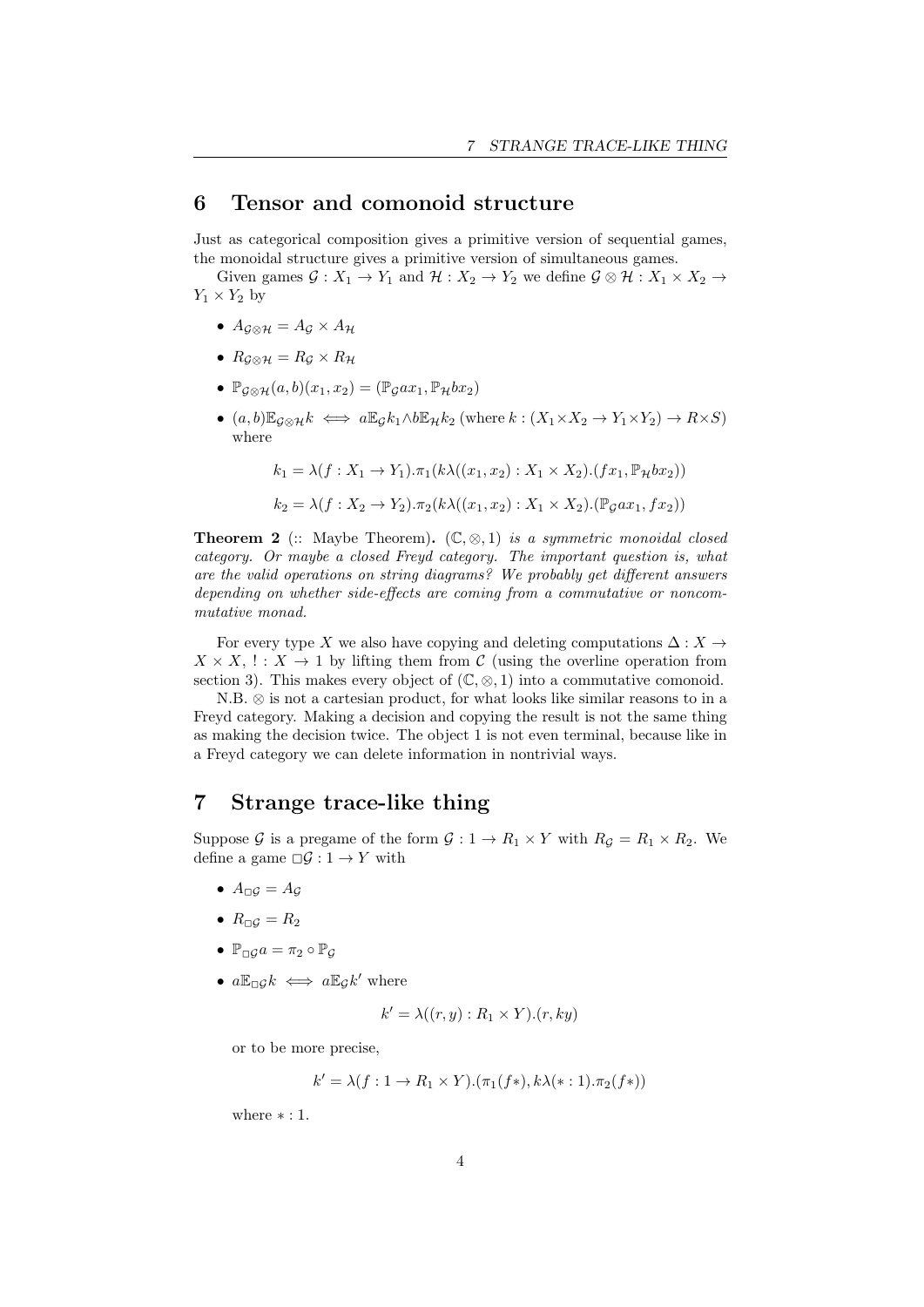There's a fairly close analogy to logic here.  $G$  is like a formula with free variables of type  $R_1$  and  $R_2$  (and we can think of  $R_2$  as a tuple of all the remaining free variables). Then we close off one variable with a quantifier, and the other variables remain open.

This is the least obvious part from the point of view of category theory. The biggest restriction is that this only applies to morphisms from 1 (points?), which looks ugly and more importantly makes it unclear how to do repeated games (in which there is utility feeding back between stages that are defined relative to a history). If this condition is relaxed then a strategy only determines an outcome relative to X. The feedback operation can then be applied if  $R<sub>G</sub>$  =  $(X \to MR_1) \times R_2$ . The presence of the monad M in that type seems to make things really difficult.

In any case we draw this operation in string diagrams like this:



I have 2 different ways of thinking about this. One is that it's capturing just the right amount of backward-causality that you get in game theory caused by players reasoning about future events. Another is that it's related to delimited continuations eg. with shift/reset, where decisions correspond to 'shift' (they capture a continuation) and the twist corresponds to 'reset' (it delimits a continuation).

#### 8 Implementation

See the last section for a complete Haskell implementation of the definitions above, and the examples below. As the examples get more complicated I get less precise with the mathematics, because you can check the details in the code (if you read Haskell).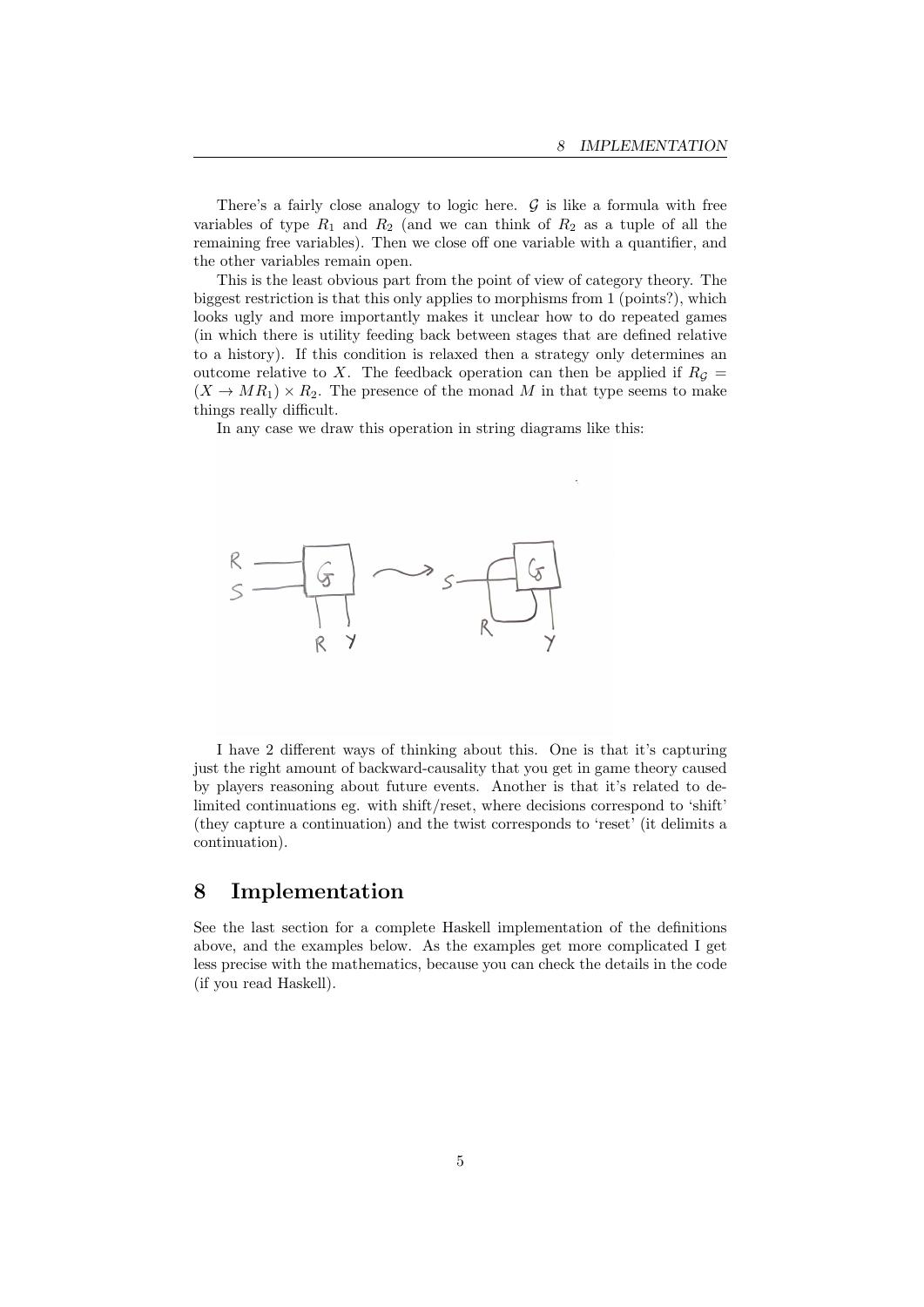## 9 Example 1: Decision problem



We model the decision problem of a player who makes a choice  $x : X$  which results in an outcome  $fx: X$ , and the player would like the choice to be the same as the outcome. For example in a Keynes beauty contest,  $X$  is the set of candidates and the agent would like to vote for the winner. This decision is modelled by the selection function

$$
\varepsilon: X \times (X \to X) \to \mathbb{B}
$$

(the type is really  $(1 \rightarrow X) \times ((1 \rightarrow X) \rightarrow X) \rightarrow \mathbb{B})$  given by

$$
x \varepsilon f \iff x = fx
$$

We build up to the point before we bend the arrow around:

$$
\mathcal{G} = (f \otimes id) \circ \Delta \circ \varepsilon : 1 \to X \times X
$$

(where  $\Delta$  is copying) (Here we consider f as a computation, and start abusing notation by not overlining things with no strategic content.) The types here (up to natural isomorphism) are  $A_{\mathcal{G}} = X$  (ie. the player's strategy is just a choice of move) and  $R_{\mathcal{G}} = (1 \rightarrow X) \times 1$ .  $\mathcal{G}$  is given by

$$
\mathbb{P}_{\mathcal{G}} x* = (fx, x)
$$

$$
x \mathbb{E}_{\mathcal{G}} k \iff x \varepsilon k'
$$

(where  $k : (1 \to X \times X) \to (1 \to X) \times 1$ ) where

$$
k' = \lambda(x:X).\pi_1(k\lambda(*:1).(fx,x))*
$$

Now we make  $\Box G : 1 \to X$  with  $R_{\Box G} = 1$  (ie.  $\Box G$  is a game, although a 'degenerate' 1-player game). Now we get

 $\mathbb{P}_{\square}ax* = x$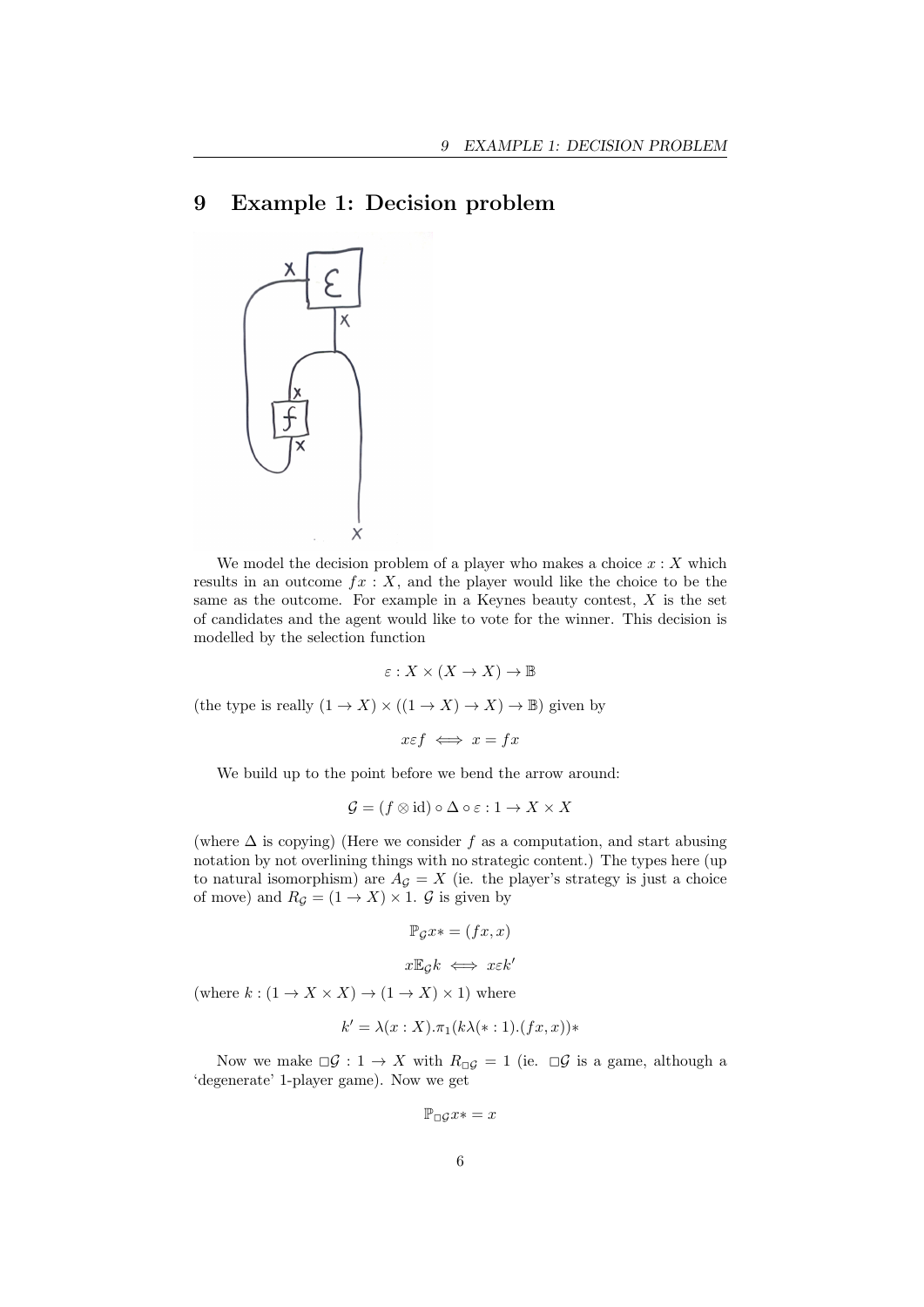$$
x\mathbb{E}_{\Box}g^* \iff x\mathbb{E}_gk \iff x\epsilon k'
$$

where

$$
k = \lambda(g: 1 \to X \times X).\pi_1 \circ g
$$
  

$$
k' = \lambda(x: X).\pi_1(k\lambda(*:1).(fx, x))* = f
$$

So x is an equilibrium of  $\Box \mathcal{G}$  iff it is a fixpoint of f.

Obvious observation: Even for the simplest possible example this is nearly impossible to keep track of all the type isomorphisms by hand. Computer support is vital!

Each example will work in the same way: first build a pregame by directly translating the string diagram into combinators, then apply the contravariant action with a type isomorphism to get  $R$  into the right form, and finally apply feedback. Even in the simplest example it is totally impractical to track by hand the type isomorphisms needed for  $R$ . One of two things are needed: either a type system that makes unifications like  $X \sim 1 \times X$  and  $X \sim 1 \to X$ , or a layer of code generation between the user and Haskell that calculates the isomorphisms manually.

## 10 Example 2: bimatrix game with pure strategies

Here is a picture of a general bimatrix game:



We will consider an example, Meeting In New York (a coordination game) in which the two players receive the same payoff. Since both players receive the same utility (and have the same preferences) we can use a simpler representation: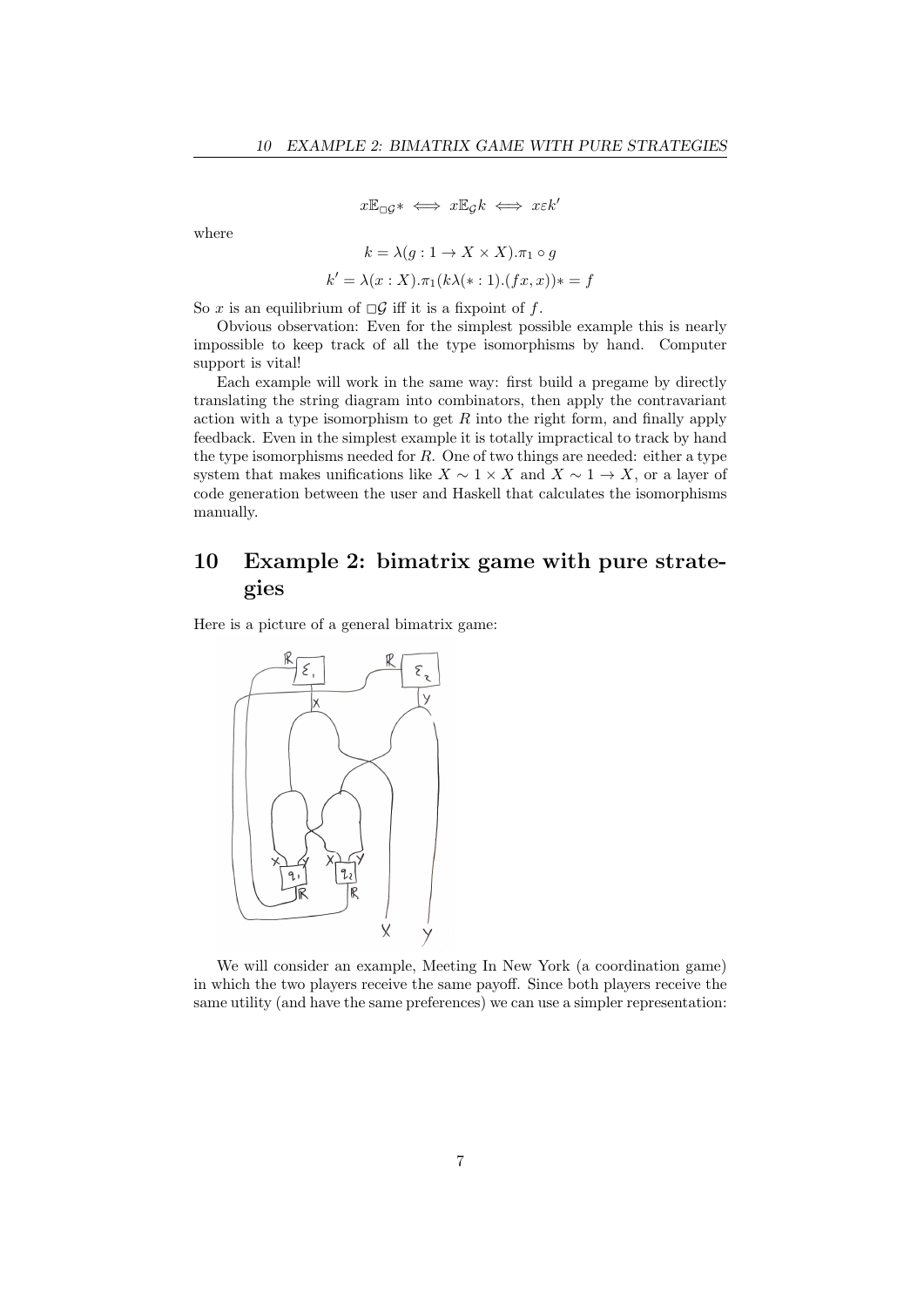

(Corollary: not all bimatrix games are created equal - qualitative features of bimatrix games which are not revealed by the usual formulation can be seen graphically here.)

Here R is the 2-element poset  $\{\text{lose} < \text{win}\},\$  and both players are maximising. The computation  $q: X \times X \to R$  returns win if the inputs are equal, and lose if they are not equal. Strategies are pairs  $X \times X$ .

The two selection functions are the same (because the players have the same preferences) and have type  $\varepsilon : X \times (X \to R) \to \mathbb{B}$ . The definition is that

$$
x \varepsilon k \iff kx = \max_{x'} kx'
$$

The type of strategies for the whole thing is  $X \times X$ , and  $E$  correctly picks out the coordinating strategies  $(A, A)$  and  $(B, B)$ .

# 11 Example 3: bimatrix game with mixed strategies

Take the same example, but change the monad from identity to the Giry monad  $\Delta$  (where  $\Delta X$  is probability distributions on X of finite support). We need to use the expectation algebra  $E : \Delta \mathbb{R} \to \mathbb{R}$ , so outcomes will change from discrete win/lose to numerical utilities  $\mathbb R$ . The selection functions of the players simply change to

$$
x \in k \iff E(kx) = \max_{x'} E(kx')
$$

Technically here  $x'$  should vary over all mixed strategies, but in the code we take a shortcut - since everything in this example is multilinear,  $k$  can only be maximised at a vertex of the simplex, so it suffices to check only the 2 pure strategies.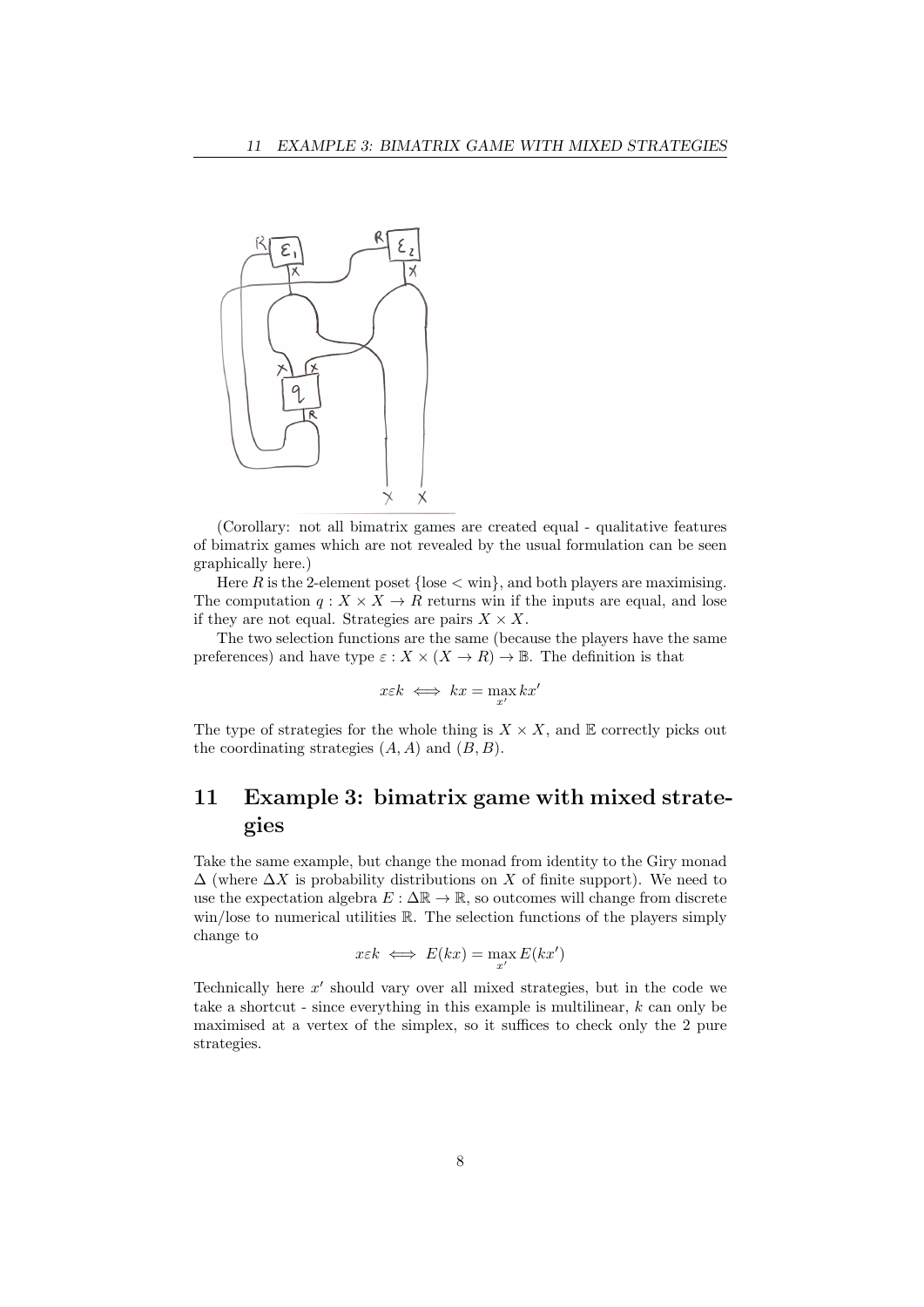# 12 Example 4: bimatrix game with nonclassical preferences



We can model the same game again in a better way, by throwing away utilities and taking selection functions seriously. The idea is that in a coordination game players don't have preferences over numbers or any abstract 'outcomes', they have preferences directly over each other's choice. The picture labels the two types of choices X and Y for clarity, but actually  $X = Y$ . Both players want to coordinate, which is modelled by a fixpoint selection function with type

$$
\varepsilon: \Delta X \times (X \to \Delta X) \to \mathbb{B}
$$

given by

$$
a \varepsilon k \iff a = a \ggg k
$$

We can see by experimenting that this model does the same as the previous one, even though it's implemented in a totally different way - the previous one doesn't have any fixpoints appearing explicitly anywhere.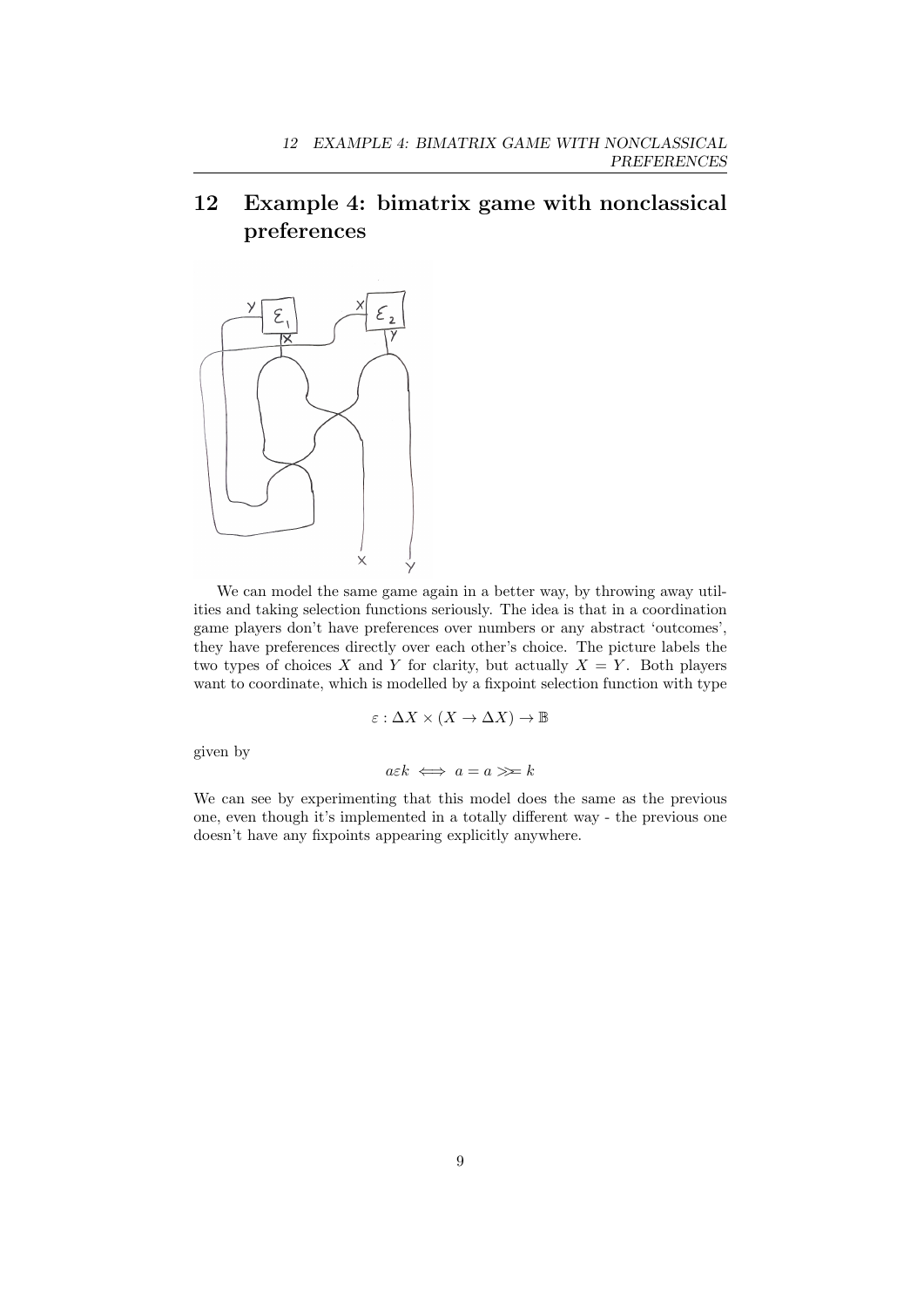### 13 Example 5: sequential game



The next game is a sequential version of the coordination game, in which the second player can observe the move of the first player. The selection function for the first player is the same as the one from example 3, and the one for the second player has type

$$
\varepsilon_2 : (X \to \Delta X) \times ((X \to \Delta X) \to \Delta \mathbb{R}) \to \mathbb{B}
$$

This again is defined by

$$
a\varepsilon_2 k \iff E(ka) = \max_{a'} E(ka')
$$

but this time  $a'$  is varying over strategies contingent on the observed move. Again we take a shortcut, and just check the 4 pure strategies.

This example confirms the intuition that this game has equilibria in which the first player is mixing with arbitrary probability, and the second player plays a copycat strategy.

We can also model imperfect information by inserting another computation box between the two players, which forgets some information carried in the wire. Since this box can also have side effects the games can be really dynamic with the game itself having effects interleaved with the players' decisions.

The solution concept defined by E corresponds to Nash equilibrium, but I think it extends quite easily to subgame-perfect equilibrium, which is a more appropriate solution concept for sequential games.

#### 14 Example 6: starting to really show off

(This section contains no mathematics... I don't understand how my own code works, so just look in the appendix)

The point of this example is to show the power not of string diagrams, but of allowing side-effects from an arbitrary monad. Generally the theory of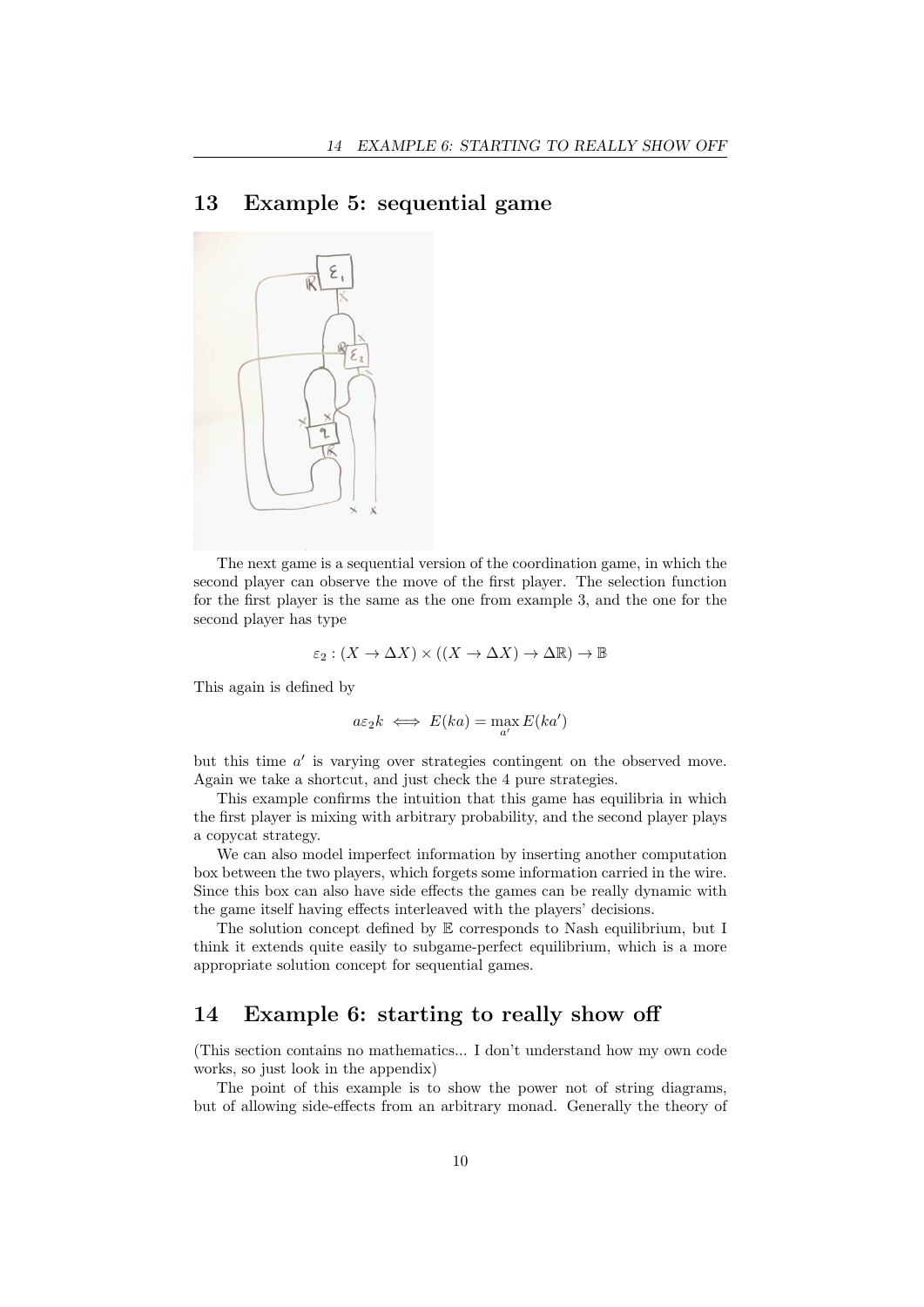correlated equilibrium is quite different to ordinary Nash, but it falls out as a special case if we use a reader monad to allow the players' strategies to have readonly access to a shared source of randomness. This was originally intended as a half-way step to using state monads to model learning agents. For this we need selection functions to be 'relations with side effects' (which makes more sense as functional programming than as mathematics) because the equilibrium check also needs to have access to the randomising device. In fact the two monads are different: the players need to see the concrete signal (after the randomness has been resolved) but the check needs to have first-class access to the device itself. The code itself looks very dubious, but it is also doing the right thing on a more complex example, with totally read-only code using a very outdated version of the equilibrium checker (pre-dating string diagrams, ie. over 2 weeks old). My main point in showing this example is that there's serious expressive power to be gained by using different monads, and also a lot of theory to be figured out.

#### 15 Code dump

{-# LANGUAGE NoMonomorphismRestriction, GADTs #-}

```
import Control.Monad (liftM, liftM2)
--import for examples
import Data.Functor.Identity
import Numeric.Probability.Distribution hiding (map, check, lift)
import Data.Ratio
import Control.Monad.Trans.Reader
import Control.Monad.Trans.Class
type Computation m m' x y = Pregame m m' x y () ()
type Decision m m' x y r = Pregame m m' x y r (x \rightarrow m y)data Pregame m m' x y r a where
  Arr :: (Monad m, Monad m') => (x \rightarrow y) -> Computation m m' x y
  Contra :: (Monad m, Monad m') => (r \rightarrow s) -> Pregame m m' x y s a ->
      Pregame m m' x y r a
  Decision :: (Monad m, Monad m') => ((x \rightarrow m y) \rightarrow ((x \rightarrow m y) \rightarrow m r)-> m' Bool) -> Decision m m' x y r
  Compose :: (Monad m, Monad m') => Pregame m m' x y r a -> Pregame m m'
      y z s b \rightarrow Pregame m m' x z (r, s) (a, b)
  Tensor :: (Monad m, Monad m') => Pregame m m' x y r a -> Pregame m m' x
      ' y' s b \rightarrow Pregame m m' (x, x') (y, y') (r, s) (a, b)Twist :: (Monad m, Monad m') => Pregame m m' () (r, v) (r, s) a ->
      Pregame m m' () y s a
play :: Pregame m m' x y r a \rightarrow a \rightarrow x \rightarrow m y
play (Arr f) () x = return (f x)play (Contra -g) a x = play g a xplay (Decision _) f x = f xplay (Compose g h) (a, a') x = play g a x >>= play h a'
play (Tensor g h) (a, a') (x, x') = liftM2 (,) (play g a x) (play h a' x
     ')
play (Twist g) a x = liftM snd (play g a x)
```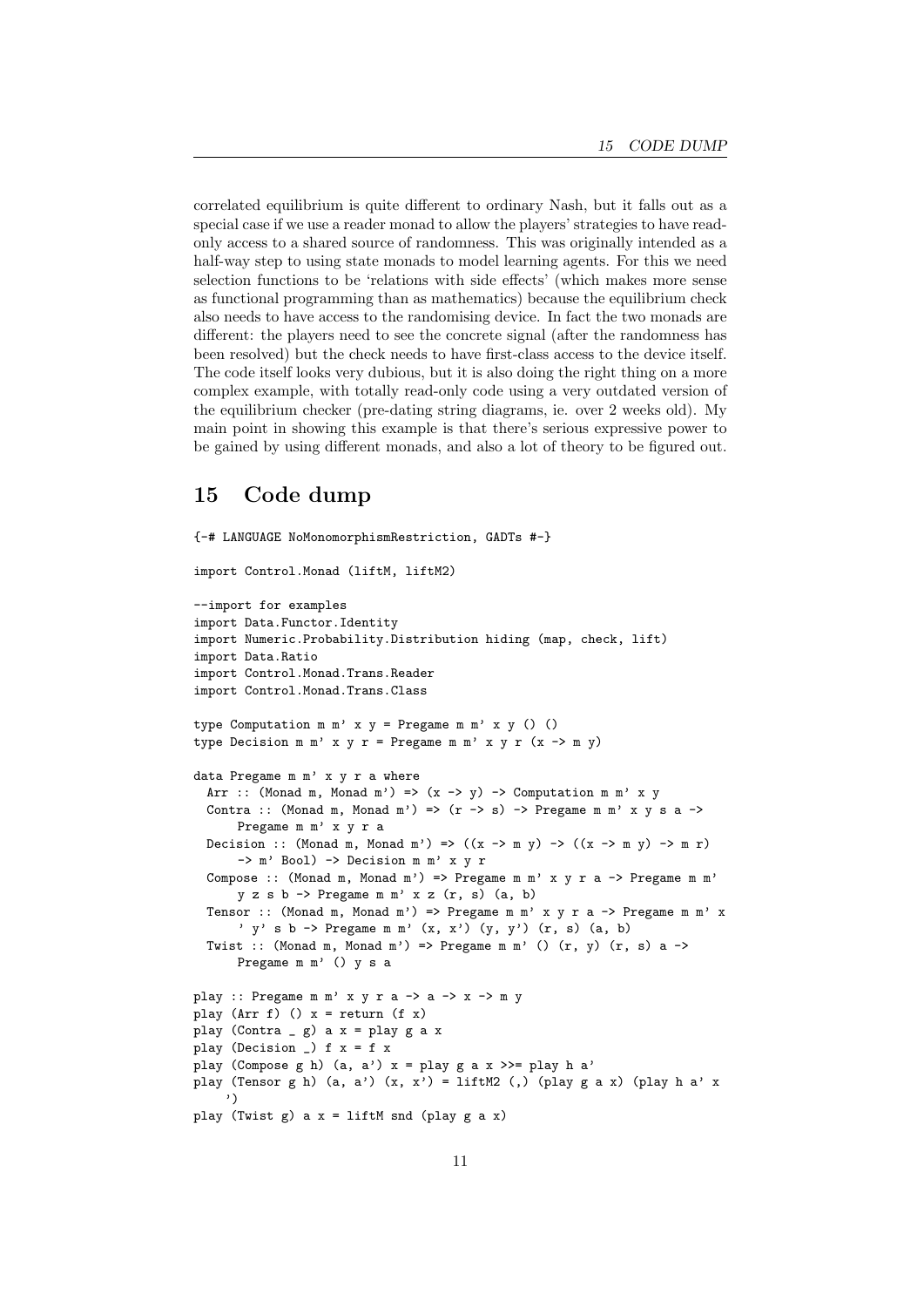```
check :: Pregame m m' x y r a -> a -> ((x \rightarrow m y) -> m r) -> m' Bool
check (Arr) = = return True
check (Contra i g) a k = check g a \ f -> k f >>= return . i
check (Decision e) a k = e a k
check (Compose g h) (a, b) k = let k1 f = liftM fst \frac{1}{2} k \frac{1}{2} \x -> f x >>=
    play h b
                                   k2 f = liftM snd \frac{1}{2} k \frac{1}{2} \x -> play g a x
                                        >>= f
                                in liftM2 (&&) (check g a k1) (check h b k2)
check (Tensor g h) (a, b) k = let k1 f = liftM fst $ k $ \langle x, x' \rangle ->
    liftM2 (,) (f x) (play h b x')k2 f = liftM snd \frac{1}{2} k \frac{1}{2} \(x, x') -> liftM2
                                       (,) (play g a x) (f x')
                               in liftM2 (&&) (check g a k1) (check h b k2)
check (Twist g) a k = check g a f \ f \to do r \ f liftM fst (f ())
                                           s \leftarrow k \left(\right) \rightarrow liftM snd (f ())
                                           return (r, s)
-- %%%%%%%%%%%%%%%%%%%%%%
copy = Arr x \rightarrow (x, x)identity = Arr id
data X = A \mid B deriving (Show, Eq, Ord)
data R = Lose | Win deriving (Show, Eq, Ord)
-- Example 1: decision problem
player1 :: Decision Identity Identity () X X
player1 = Decision \alpha k \rightarrow Identity \alpha runIdentity (a ()) == (
    runIdentity $ k a)
g1 = player1 'Compose' copy 'Compose' ((Arr $ const B) 'Tensor' identity)
g1' = Contra (\{(x, 0) \rightarrow ((x, 0), (0), (0)))) g1
g1'' = Twist g1'{-
*Main> :t check g1''
check g1''
 :: ((() -> Identity X, ()), ((), ()))
    -> ((() -> Identity X) -> Identity ()) -> Identity Bool
*Main> runIdentity $ check g1'' ((\langle) \rangle \rightarrow Identity A, ()), ((), ())) $
    const $ Identity ()
False
*Main> runIdentity $ check g1'' ((\{()\rightarrow\} Identity B, ()), ((), ())) $
    const $ Identity ()
True
*Main>
-}
-- Example 2: bimatrix game, pure strategies
```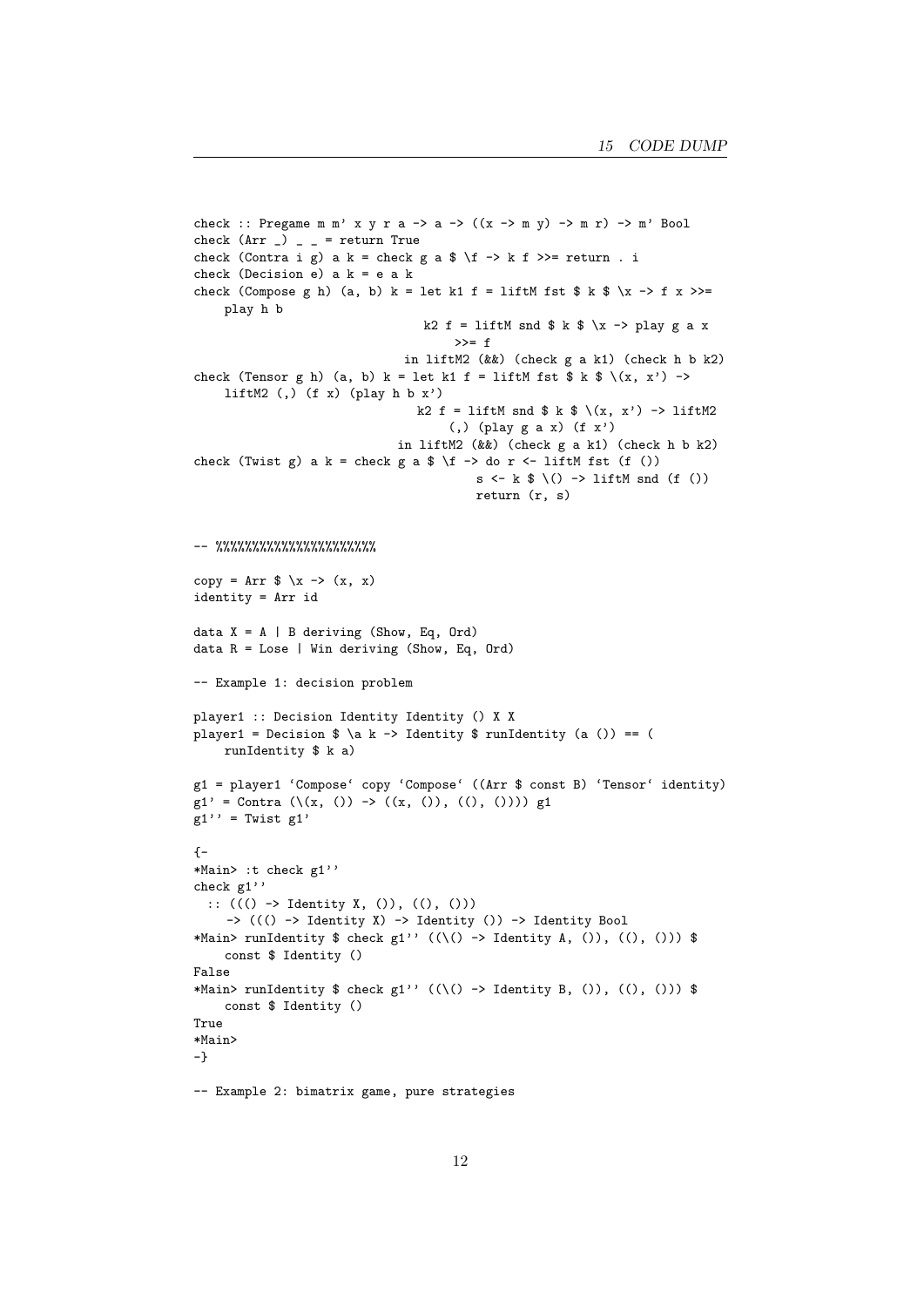```
player2 :: Decision Identity Identity () X R
player2 = Decision \alpha \ge 1 dentity \alpha runIdentity (k a) == (maximum \alphamap (runIdentity . k) as)
  where as = [\n\(\) \rightarrow return A, \(\) \rightarrow return B]
q2 :: Computation Identity Identity (X, X) R
q2 = Arr \sqrt[6]{(a, b)} -> if a == b then Win else Lose
g2 = copy 'Compose' ((player2 'Compose' copy) 'Tensor' (player2 'Compose'
     copy)) 'Compose' (Arr \{\ (a,b),(c,d)\ \rightarrow\ ((a,c),(b,d))) 'Compose'
    ((q2 'Compose' copy) 'Tensor' identity)
g2' = Contra (\{((r,s),()) \rightarrow ((((r, ()), (s, ())))), ()), (((), ()),()))) g2
g2'' = Twist g2'{-
*Main> :t check g2''
check g2''
  :: ((((), ((() -> Identity X, ()), (() -> Identity X, ()))), ()),
      ((() , ()), ()\rightarrow ((() \rightarrow Identity (X, X)) \rightarrow Identity ()) \rightarrow Identity Bool
*Main> runIdentity $ check g2'' (((() , ((\langle \rangle \rightarrow Identity A, ()), (\langle \rangle \rightarrowIdentity A, ()))), ()), (((), ()), ())) $ const $ Identity ()
True
*Main> runIdentity $ check g2'' ((((), ((\) -> Identity A, ()), (\() ->
    Identity B, ()))), ()), (((), ()), ())) $ const $ Identity ()
False
*Main> runIdentity $ check g2'' ((((), ((\) -> Identity B, ()), (\() ->
    Identity A, (b) ), (b), (((), ()), ()) ) \$ const \$ Identity ()False
*Main> runIdentity $ check g2'' ((((), ((\() -> Identity B, ()), (\() ->
    Identity B, (b) ), (b), (((), ()), ()) ) \$ const \$ Identity ()True
-}
-- Example 3: bimatrix game, mixed strategies
type Random = T Rational
-- Notice the common structure with player2: an algebra of the identity
    monad (runIdentity) got replaced with an algebra of the probability
    monad (expectation)
player3 :: Decision Random Identity () X Rational
player3 = Decision \alpha \a k -> Identity $ expected (k a) == (maximum $ map
    (expected . k) as)
  where as = [\n\(\) \rightarrow return A, \(\) \rightarrow return B]
q3 :: Computation Random Identity (X, X) Rational
q3 = Arr \sqrt{s} \(a, b) -> if a == b then 1 else 0
g3 = copy 'Compose' ((player3 'Compose' copy) 'Tensor' (player3 'Compose'
     copy)) 'Compose' (\text{Arr } $ \setminus ((a,b), (c,d)) \rightarrow ((a,c), (b,d))) 'Compose'
    ((q3 'Compose' copy) 'Tensor' identity)
```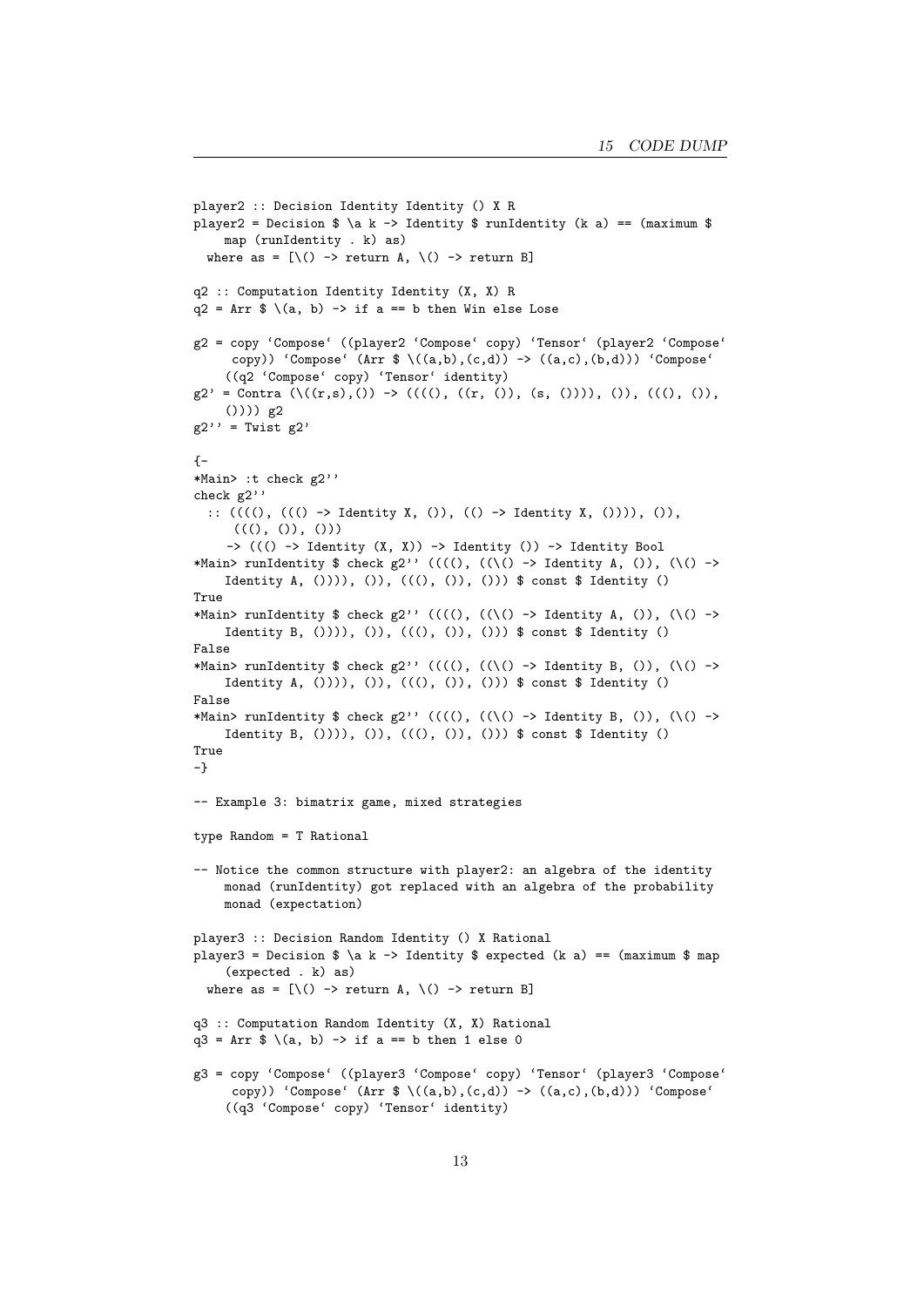```
g3' = Contra (\{((r,s),()) \rightarrow (((((), ((r, )), (s, ))))), ()), (((), ()),()))) g3
g3'' = Twist g3'\left\{ -\right.*Main> runIdentity $ check g3'' ((((), ((\() -> certainly A, ()), (\() ->
     certainly A, ()))), ()), (((), ()), ())) $ const $ return ()
True
*Main> runIdentity $ check g3'' ((((), ((\() -> choose (1%2) A B, ()),
     (\{()\rightarrow\} choose (1\%) A B, ()))), ()), (((), ()), ())) $ const $
    return ()
True
*Main> runIdentity $ check g3'' ((((), ((\() -> choose (1%2) A B, ()),
     (\{()\rightarrow\} choose (1\%) A B, ())), ()), (((),()), ()) $ const $
     return ()
False
-}
-- Example 4: bimatrix game with nonclassical preferences
type Random' = T Double
player4 :: Decision Random' Identity () X X
player4 = Decision \alpha \a k -> Identity \alpha approx (a ()) (k a)
g4 = copy 'Compose' ((player4 'Compose' copy) 'Tensor' (player4 'Compose'
     copy)) 'Compose' (\text{Arr } $ \setminus ((a,b),(c,d)) \rightarrow ((c,a),(b,d)))g4' = Contra (\{(r,s),()) \rightarrow (((), ((r, 0), (s, 0)))), ())) g4g4'' = Twist g4'{-
*Main> runIdentity $ check g4'' (((), ((\setminus) -> certainly A, ()), (\setminus) ->
    certainly A, ()))), ()) $ const $ return ()
True
*Main> runIdentity $ check g4'' (((), ((\setminus) -> choose 0.5 A B, ()), (\setminus)-> choose 0.5 A B, ()))), ()) $ const $ return ()
True
*Main> runIdentity $ check g4'' (((), (\langle \setminus \rangle \rightarrow choose 0.5 A B, ()), (\setminus \setminus \rangle-> choose 0.4 A B, ()))), ()) $ const $ return ()
False
-}
-- Example 5: sequential game with mixed strategies
player5 = player3
player5' :: Decision Random Identity X X Rational
player5' = Decision \alpha k \to \Delta k -> Identity \alpha k expected (k a) == (maximum \alpha map
      (expected . k) as)
  where as = [const $ certainly A, const $ certainly B, ]certainly, \x \rightarrow certainly $ case x of {A -> B; B -> A}]
q5 = q3
```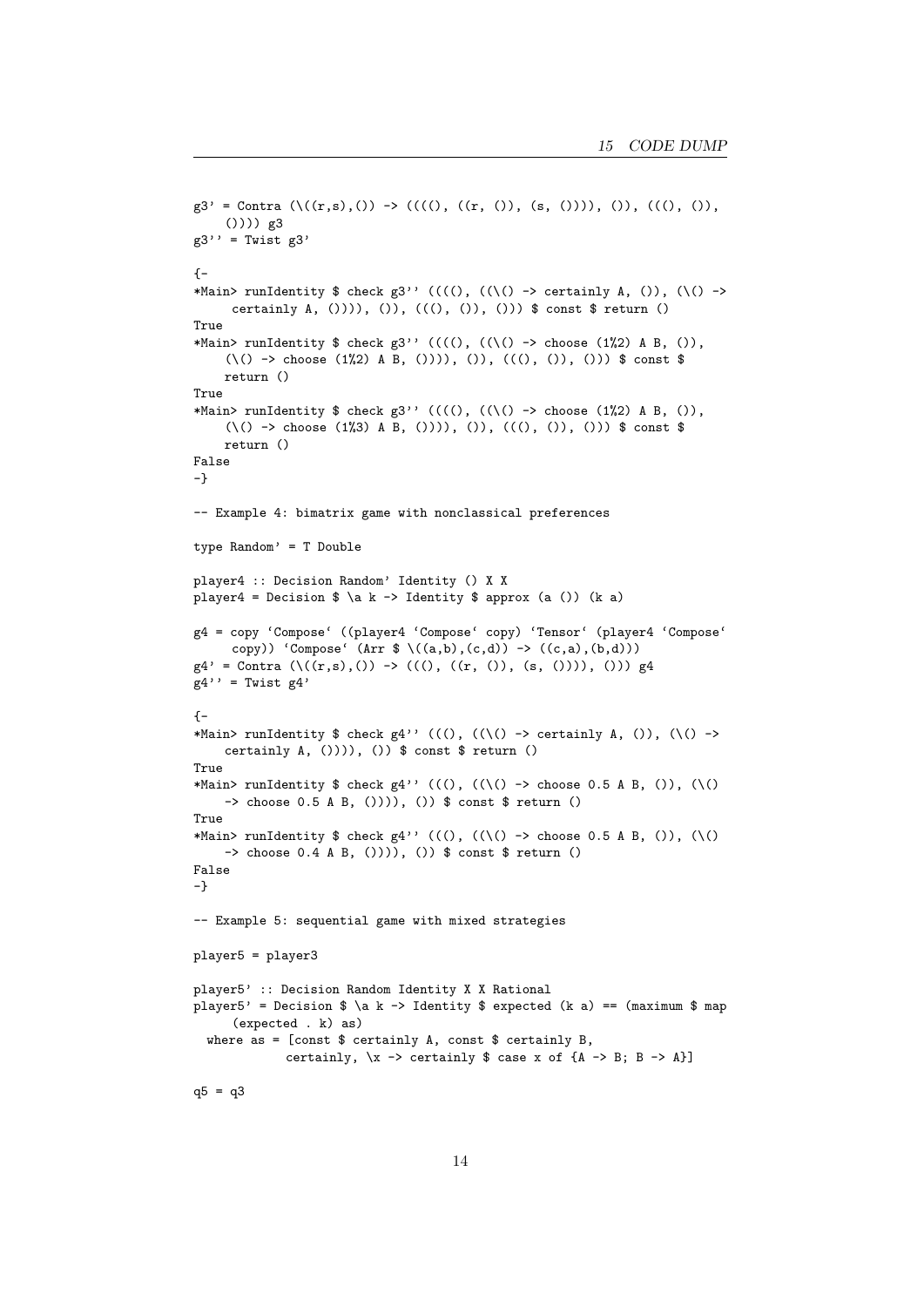```
g5 = player5 'Compose' copy 'Compose' (copy 'Tensor' (player5' 'Compose'
    copy)) 'Compose' (Arr \{\{(a,b),(c,d))\rightarrow((a,c),(b,d))\} 'Compose'
    ((q5 'Compose' copy) 'Tensor' identity)
g5' = Contra (\{(r,s),()) \rightarrow ((((r, ()), ((), (s, ()))), ()), (((), ()),()))) g5
g5'' = Twist g5'\left\{ -\right.*Main> runIdentity $ check g5'' (((\{()\}) -> choose (123%456) A B, ()), (()
    , (return, ()))), ()), (((), ()), ())) $ const $ return ()
True
*Main> runIdentity $ check g5'' ((((\() -> choose (123%456) A B, ()), (()
     , (const $ return A, ()))), ()), (((), ()), ())) $ const $ return ()
False
-}
-- Example 6: correlated equilibrium
data Signal = S1 | S2 deriving (Show, Eq, Ord)
-- No idea how this works... it was reverse engineered from read-only
    code that might have used Bayesian updating somehow... in any case
    it seems to do the right thing
player6 :: Decision (ReaderT Signal Random) (Reader (Random Signal)) () X
     Rational
player6 = Decision \alpha \a k ->
  do device <- ask
    let a1 () = runReaderT (a () S1
     let a2() = runReaderT (a()) S2
     let k1 a' = runReaderT (k \frac{1}{2} \() -> lift \frac{1}{2} a' ()) S1
     let k2 a' = runReaderT (k \frac{1}{2} \() -> lift \frac{1}{2} a' ()) S2
     return $ (runIdentity $ check player3 a1 k1) && (runIdentity $ check
          player3 a2 k2)
q6 :: Computation (ReaderT Signal Random) (Reader (Random Signal)) (X, X)
     Rational
q6 = Arr $ \{(a,b) \rightarrow if a == b then 1 else 0g6 = copy 'Compose' ((player6 'Compose' copy) 'Tensor' (player6 'Compose'
     copy)) 'Compose' (\text{Arr } $(\lambda, b), (c, d)) \rightarrow ((a, c), (b, d))'Compose'
     ((q6 'Compose' copy) 'Tensor' identity)
g6' = Contra (\{(r,s),()) \rightarrow ((((r, (r, ()), (s, ())))), ()), (((), ()),()))) g6
g6'' = Twist g6'
-- (s6,s6) is a correlated equilibrium. In (s6.s6') the players have
    tragically failed to agree on how to interpret the coordinating
    signal
s6, s6' :: ReaderT Signal Random X
s6 = do signal < -askreturn $ case signal of {S1 \rightarrow A; S2 \rightarrow B}s6' = do signal \leq ask
        return $ case signal of {S1 \rightarrow B; S2 \rightarrow A}
```